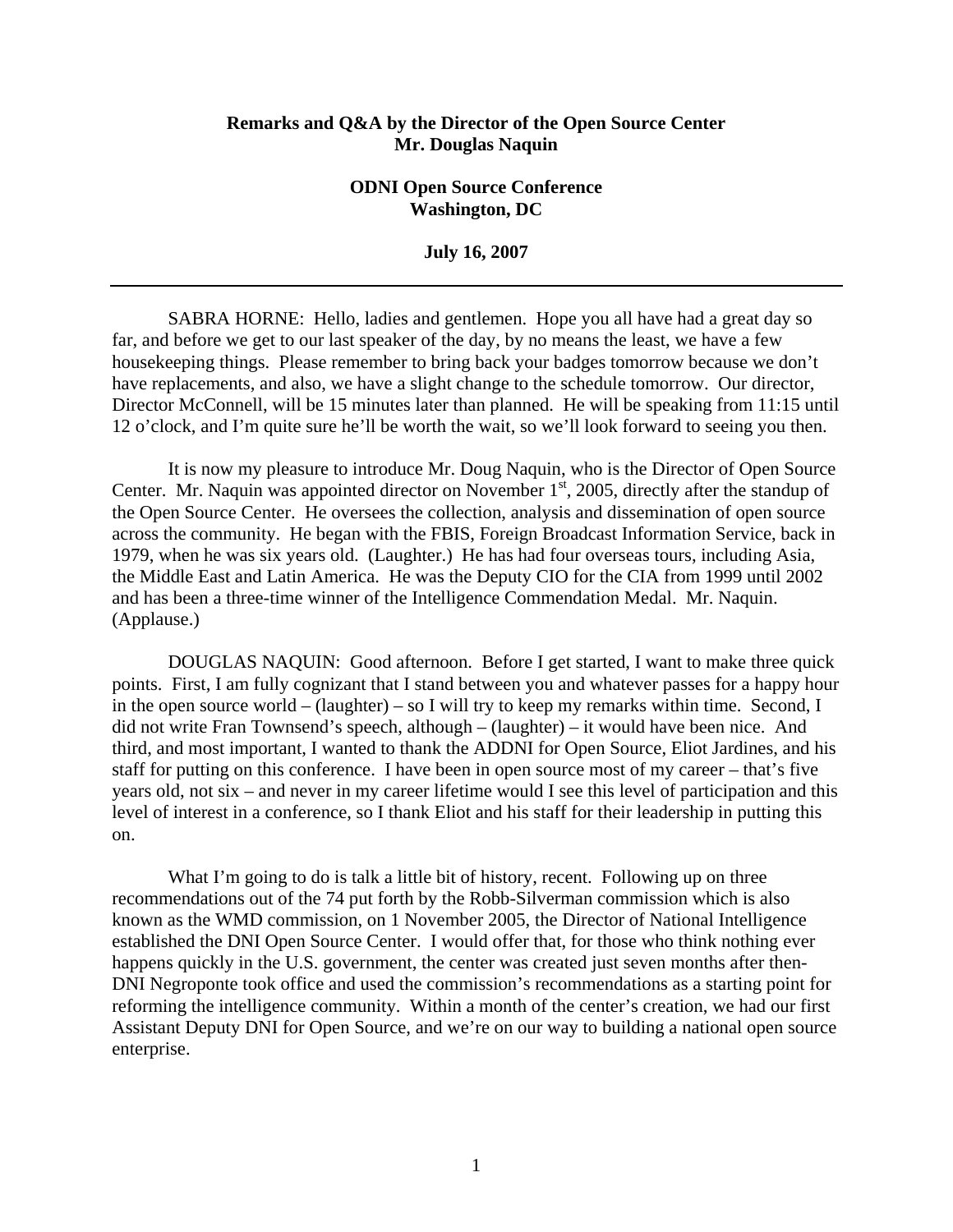Now, you have many experts, customers and stakeholders here this week, and I will let them offer their views and experiences on the value of open sources. In my brief time, I would like to focus on our business model as a DNI center. I believe this model is unique in the intelligence community and perhaps in government and is tailored to the attributes and comparative advantages of exploiting open source information to support those who make and execute U.S. national security policy.

Those of you who remember the old Foreign Broadcast Information Service, the organization upon which the Open Source Center was founded, know that that organization possessed certain capabilities in accessing, analyzing and managing open source information in its own right. It also operated as a service of common concern, which means its products and services extended well beyond its host agency's chain of command. While that capability and capacity continued to exist and grow, thanks to DNI support, we also realized that we have a much broader role as a community center. Effectively leveraging the world's unguarded knowledge, as one might consider open source, is a daunting task and realistically, probably too much to expect of any one organization, at least as traditionally envisioned. So even when viewing this effort through a national security prism, there's a lot of stuff, in other words.

Considering, also, that as Ms. Townsend noted, our business lies at the confluence of arguably the world's two most dynamic industries, media and information technology, I believe the wisdom of building an enterprise where the whole is truly greater than the sum of its parts is apparent. In the long term, I consider approximately 50 percent of the Open Source Center's value proposition will be the result of what the center itself collects and produces. The other 50 percent of our report card, as it were, will be determined by how we facilitate the use and impact of open sources elsewhere in government. If we do this right, I am convinced we will not only realize unprecedented intelligence value through open sources, and in fact, I believe we're already seeing this, but we will save the government money by allowing our more expensive cousins in the intelligence community to focus on that which is truly secret.

Now, how do we, as a DNI center, facilitate the use and impact of open source government-wide? I thought of four ways. First, by exporting our expertise within OSC. One of the points General Hayden made as PDDNI, when he helped stand up the center, was that he saw in OSC unique expertise that he wanted us to export to other government entities. Now, we were looking to do this in a number of ways. First, through training. Now, what we've learned in open source over the years is that open source exploitation is more than just advanced Googling. There are methodologies involved, there is tradecraft, there are whatever words you want to use that make open source exploitation not always intuitive. So what we're taking – what we've learned over the years, putting it in a curriculum of, right now it's about a dozen courses, available to the entire intelligence community and trying to export our expertise through that way and as a way to get our expertise out.

Second, we have piloted last month an Open Source Fundamentals, or other people call it Open Source 101, which is the basics of open source exploitation to get those who are either beginning, or in a lot of cases, experienced open source practitioners some insider updates into what's going on in open source today. Second, we're looking at providing what we call embedded support. One of the best ways that we can get our expertise out to other organizations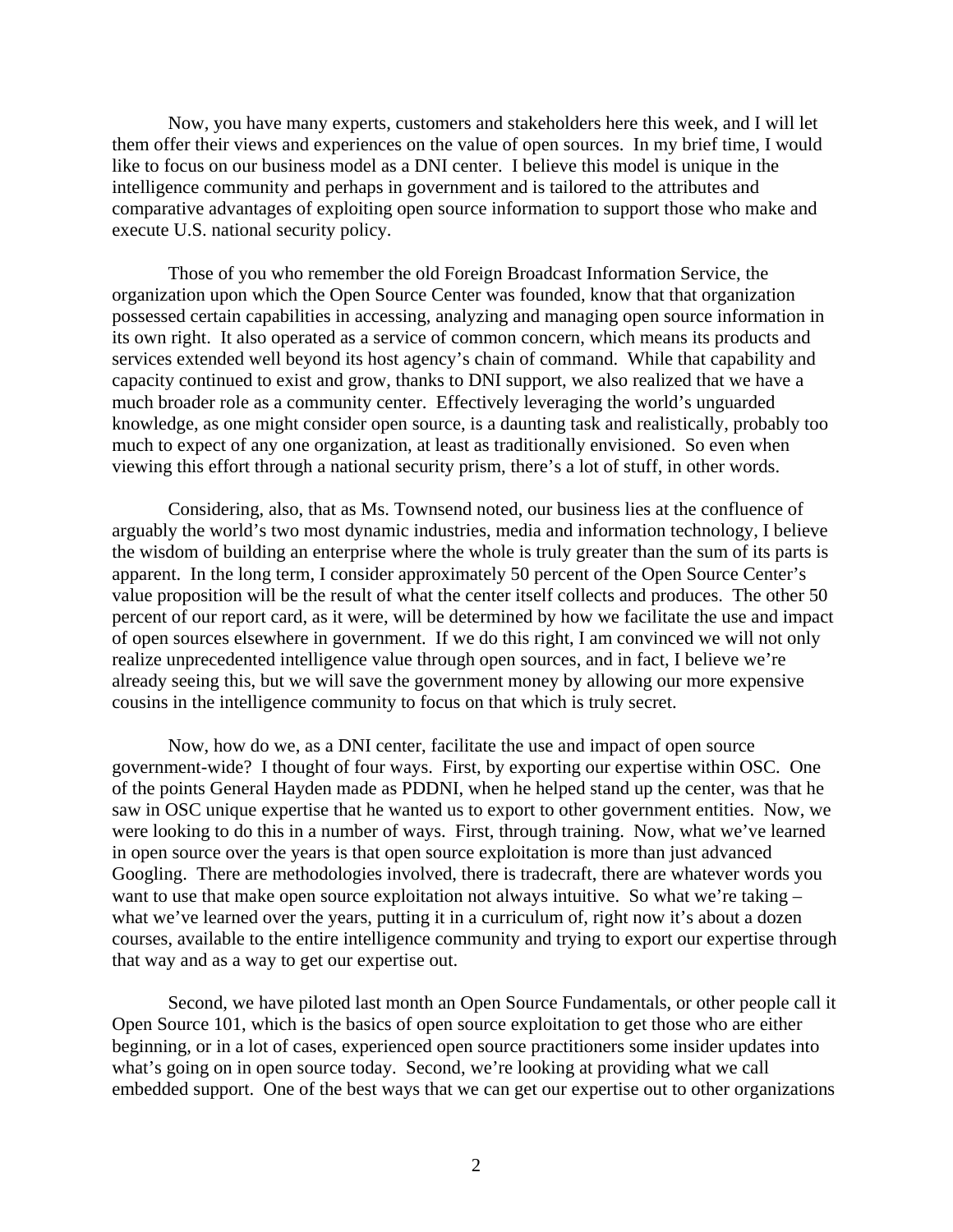is to put one of our officers there. All of a sudden, when an officer is on site, it benefits the enterprise two ways. One, it gives that particular organization not only the benefit of that officer's expertise but a tether back to OSC that that organization otherwise wouldn't have. On the other hand, it makes our officer much more aware of what certain customer sets are interested in and in the end makes them, and when they reach back to the center, the center much more effective in supporting that organization.

Third, we've learned a lot, as I've said, in terms of methodologies and policies. There are certain things you can and cannot do when you're exploiting open sources. There are certain laws you have to be aware of and taking the benefit of our experience over time, we can work through the ADDNI for Open Source to export those policies and methodologies.

Second, in terms of our value as the DNI Open Source Center, it's creating economies of scale. Because the opportunity cost for getting into the open source business is relatively low, one value of the Center is to make it easier for people to navigate the multitude of available information and over time reduce or avoid duplication. So our areas of focus in this category include data acquisition. Why pay for something six different times or more if you can effectively negotiate one contract and make it available to the entire community or government? Training, again, if we have one bona fide approach to training open source exploitation methodology, one that takes the best of all practices, not just OSC, but to provide one training approach, that will create economies of scale that will benefit the enterprise in the long term.

Third, content management and broadening information sharing. We have two types of customers. We have one that tell us, Doug, don't tell me what I need to know, just give me everything and let me search it. Then the other customer is, Doug, I'm too busy to go through all this stuff, can you please tell me exactly what I need to know and only what I need to know and make sure I have access to that? So this concept of content management, we've discovered over the past five years, is crucial to the exploitation of open sources. It's not just enough to make it all available. It would have to be managed in such a way as to make it as effective and as precise as possible.

We, in OSC, when we looked out in terms of 10 years down the road, what our special sauce was going to be or our value proposition, we didn't see it in any one particular product, whether it's translation or analysis or whatever. We said our value is going to be that of trusted interlocutor. It's a term that, it is that people can come to OSC, and even if we don't have the answer in the center, we know where to get it. And to be able to do that is much more than just collecting and analyzing open sources.

Finally, under the economies of scale, it's being able to leverage developments and information technology, not just for the center but for the entire community. The third way we look at using our status as the DNI Open Source Center is brokering others' expertise. So we like to provide platforms for connecting likeminded efforts. A couple of weeks ago, we established a partnership with the Center for Intelligence Issues Research, which is under the U.S. Under Secretary of Defense for Policy, which makes available now to the community some significant and very well-done analysis on various aspects related to the Middle East. This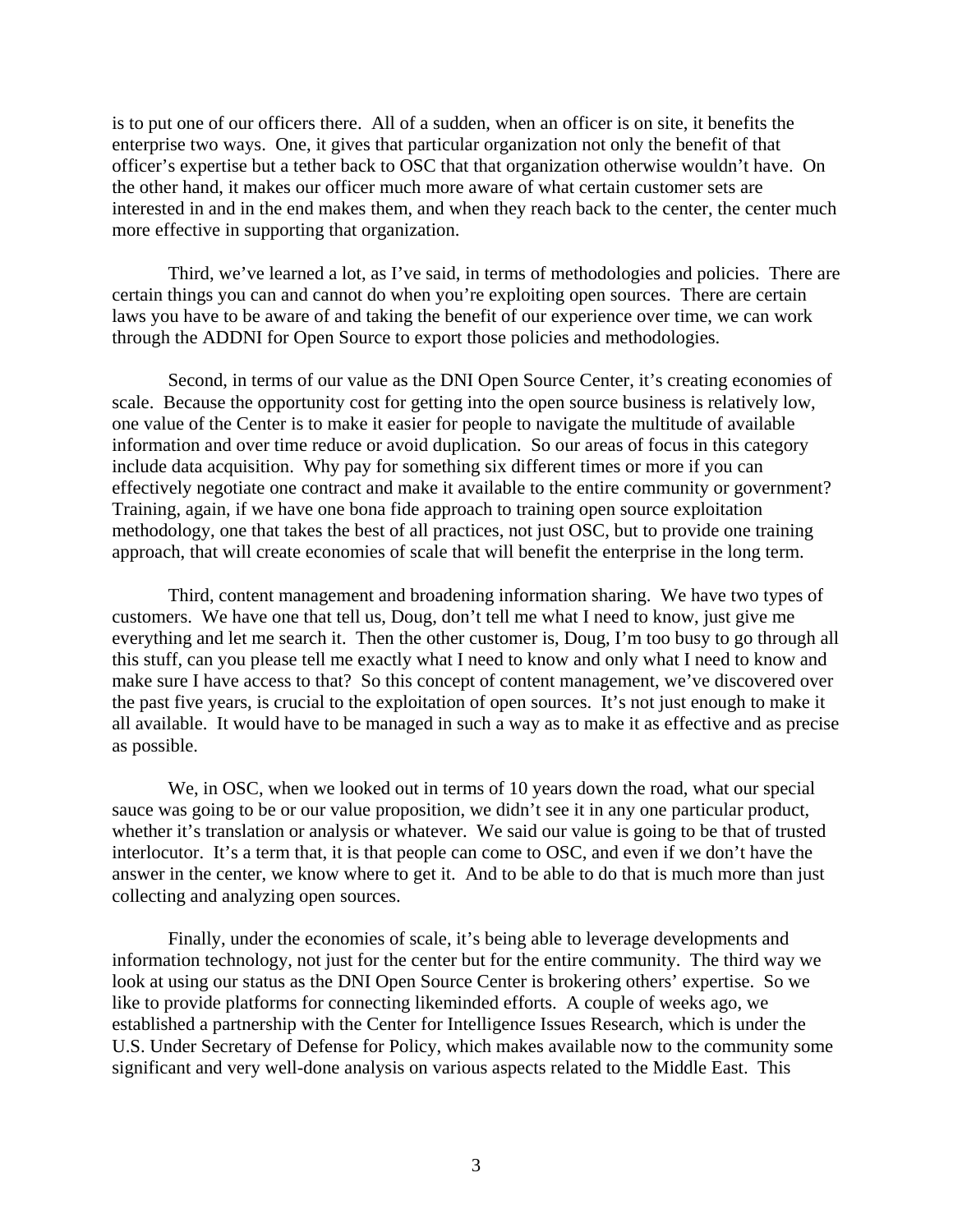augments at very low cost, if any cost, the community's overall access to information about media in the Middle East.

We also look, using academics and think tanks, to extent we haven't done before in making their expertise available to the community. We have a blogger who provides us two to three days heads up on when the next Zawahiri or Osama bin Laden video is going to appear. We have experts from Boston University on China that blog for us and give our officers somebody to bounce ideas off of. As I said earlier, other U.S. government data and products that we can then make available to the – (unintelligible) – enterprise, whether it's strategic command, as Ms. Townsend noted, or INR, which is another, polling data is big hit for us.

And finally, foreign partnerships. There are foreign partnerships that we have. Some are well known, some are less well known, but again, whatever we work through those partnerships we can make available to larger enterprise. The fourth and, for now, at least, final way that we, as a DNI center, are looking to build that community enterprise is by making OSC itself more diverse in its composition as a community entity. I was just looking the other day that 12 of our 17 senior executives in OSC did not grow up in OSC, career-wise. That brings a diversity of thought and a diversity of perspective that we must continue to sustain if we're really going to become a community center. So our goal is actually to increase that number. One of our measures of success is how many people outside of OSC and our agency are actually working in the center.

So the fact that we are so focused on this community facilitation role leads me to believe that we can contribute directly to transforming intelligence, not just by what we do but how we do it. We in the Open Source Center, and you can talk to any one of my senior managers, will say the same thing. We're committed to the DNI's goal of community integration and believe that open source exploitation can be one of the first manifestations of a truly integrated community.

Why? First, we are an equal opportunity enabler. We do not perceive or manage ourselves as – (unintelligible). In fact, you won't hear me – (unintelligible) - not because I don't believe it but because it signifies or connotes stovepipe – (unintelligible). Rather, we see ourselves as significant proportions of other – (unintelligible) – where the challenge is to extract those unclassified portions to the most cost-effective means possible. In short, we want to carve out the unclassified intelligence, regardless of – (unintelligible). So if Zawahiri gives a speech, that's just an unclassified form of – (unintelligible). If we get signals about certain radios and broadcast data or things, IP addresses, about websites, it's a form of – (unintelligible). If it's commercial imagery, it's a form of – (unintelligible). If it's a map, it's a form of – (unintelligible). Taking that approach broadens information sharing and also allows other disciplines to focus resources on that which is truly secret.

Second, with regard to open source exploitation, we in OSC are finding we need to turn the linear paradigm of collection, analysis and dissemination on its head. Collection doesn't mean what it did 10 years ago. We don't have to go out often as much and collect stuff and turn it over to somebody else. Analysis, now, is integral to every step of the exploitation process, so with so much information available, we can't predetermine as much as we would do, say five or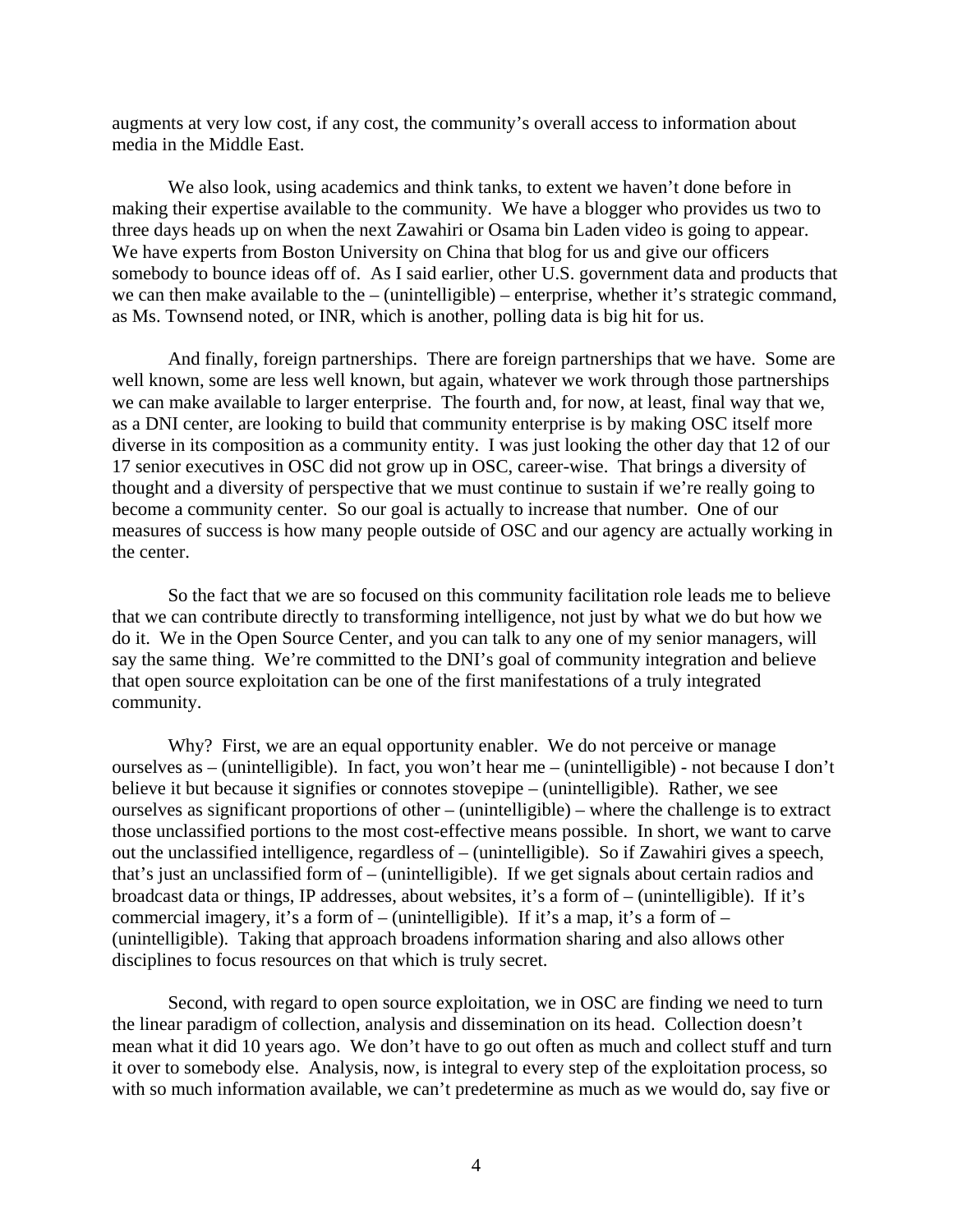even 10 years ago and say, we're only going to collect this stuff and then we'll figure out what we do with it based on what we collect. We ask ourselves, what are we actually – what questions are we trying to answer, and do we have the wherewithal and the access to actually contribute to that answer? So analysis, to us, has become integral to every step of the process for us.

Our ability to incorporate non-text elements in our products allows us to change the concept of product. It's not just text and it's not just paper. As I tell our folks, we can tell stories in ways we couldn't tell them two years ago, and that is, I think, still unique to open source. We have some advantages in terms of both information technology, in terms of our sources, that if you look at just something like YouTube, I saw some data the other day that said that YouTube will soon equal the BBC website as one of the most accessed websites on the Internet. That's because people like to watch stuff, and it's a good way to tell a story, using it in the right way.

We need to know who needs the information and what they want it for before we actually go collecting. So while many might still see open source primarily as a collection discipline, we have seen our value increasingly determined by what we do with the information at our disposal as much or more than by what we collect and give to others to figure out. The open source discipline, I think, is unique in that it is a full-service discipline, or we call it end-to-end, from collection to dissemination.

Third, as I mentioned earlier, we believe our value lies as much in enabling others as in what we produce ourselves. We take our community center role seriously and take great pride in highlighting or helping other ICR (?) government agencies develop their own open source capabilities. In a briefing a weeks ago, a senior policy maker, he said, you know, what I like what you guys have been doing recently is you've been including much more polling data on your website, and I was happy to point out that the polling data was actually from INR. It wasn't OSC. But it was because we were able to highlight that and we saw that as integral to the story we were trying to tell and certainly have a customer base for it, it helped that organization have an impact or reach it might not otherwise have had.

Papers that we get from the National Intelligence Council, what we call NIC associates papers, unclassified but insight on areas where otherwise we might not have it as a community. So within this model, we get as much satisfaction out of seeing DIA or NGA develop its own open source capabilities and in fact, those two agencies are doing so, as in developing our capabilities within OSC. As these capabilities develop, we in OSC can then turn our attention to leveraging other components' unique expertise, data and/or comparative advantage on behalf of the entire U.S. government, and in the process, we provide OSC officers with information and expertise to which they otherwise would not have access.

Fourth, again, in terms of how we think we can help transform intelligence, we treat technology as integral to the open source mission. The success of each of our IT projects is the responsibility of a senior mission officer, not just IT. For us, IT is no more a support function than the circulatory system and heart support the human body. Given the volume and variety of our universe, effective application of information technology to us is essential to keeping pace with the opportunities this universe offers.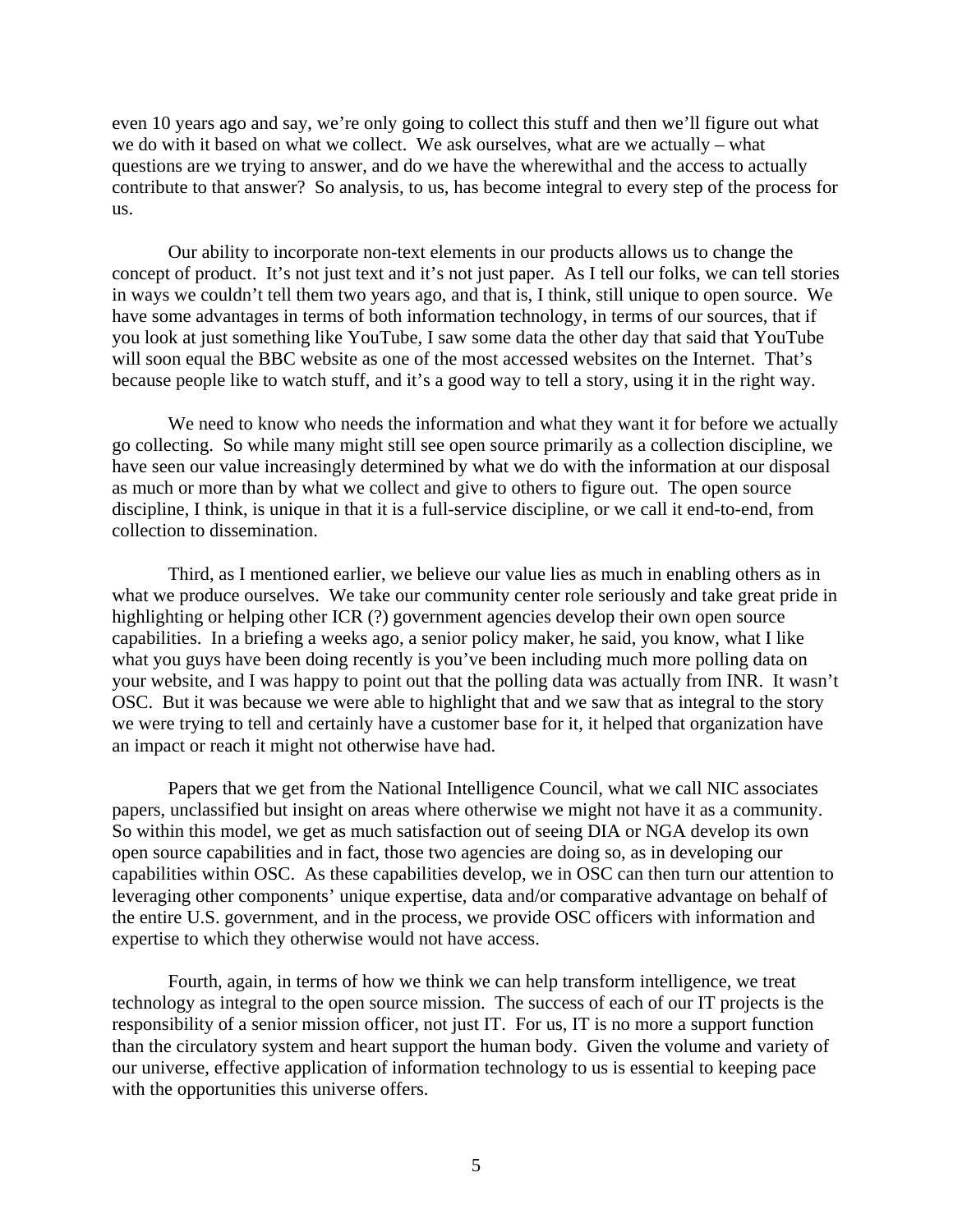Fifth, and although we must respect the principles of copyright and contractual obligations, we do not have issues, to the best of my knowledge, with data ownership. In fact, as we build our network of partners and export our expertise, the agency or component that produces information will mean less than its quality and accessibility. This, to us, will determine the effectiveness of the enterprise we envision and in the end will justify the center's creation and the wisdom of the Robb-Silverman recommendations back in 2005.

Finally, as we've matured over the past 18 months as a center, we have been encouraged both by the acceptance of this model and the progress we've made in developing what we now call enterprise partners. These are other entities with whom we share both capabilities and expertise. I welcome the opportunities this conference offers to build relations with our existing partners and create new ones wherever the belief and interest in developing open source capabilities are manifest. So thank you very much for your attention, and I'm open to questions. (Applause.)

Q: Hi, I'm Lawrence Wright with the New Yorker. You say you have a blogger that tells you in advance that Zawahiri and bin Laden are going to have a video. I'd like to meet the guy and – (laughter) – know how you get in touch with this fellow. How does that come about? Is he your blogger or their blogger?

MR. NAQUIN: No, he's a private citizen. His name is Ben Venske. He runs IntelCenter, which is a private organization that looks at  $-$  (unintelligible)  $-$  websites, and he has sources or insight that somehow gets him advance notice to some of these. And he also does analysis on – does a lot of what I call the so-what, not just the video came up but what it means in context of it. This is just an example of being able to access outside expertise.

Q: Hello, I am Margot Williams of the New York Times, over here, and I'm interested in the component of your center that markets your products commercially. Is there going to be any innovation beyond marketing it through dialogue in its abbreviated version for the public?

MR. NAQUIN: There's two questions. Well, I guess it's commercial access to our product. This has been, for the past 15 years, we've worked with the Department of Commerce, NTIS, National Technical Information Service, and it's their charter responsibility to make whatever product they can of ours available to the public at a price. They sell it. In other words, they negotiate the copyright, so we cannot deal directly with the public because of copyright. So they handle that for us and then they give the royalties to the source and then they sell to the public and they arrange that deal. So we're not really involved in direct access to the public, per se, with our product. We work through the Department of Commerce there. So for us, it's really, our focus is on the government, the fair use piece of this, but Commerce helps us with the public side. In terms of innovations and can we deal directly with the public, this is something I've talked with Eliot about. Would love to do it, but right now, this is the way it works.

Q: Just a quick follow-up on what he was mentioned about NTIS, I'm a former NTIS employee, and just so people know, it is a non-funded agency within Commerce. It does not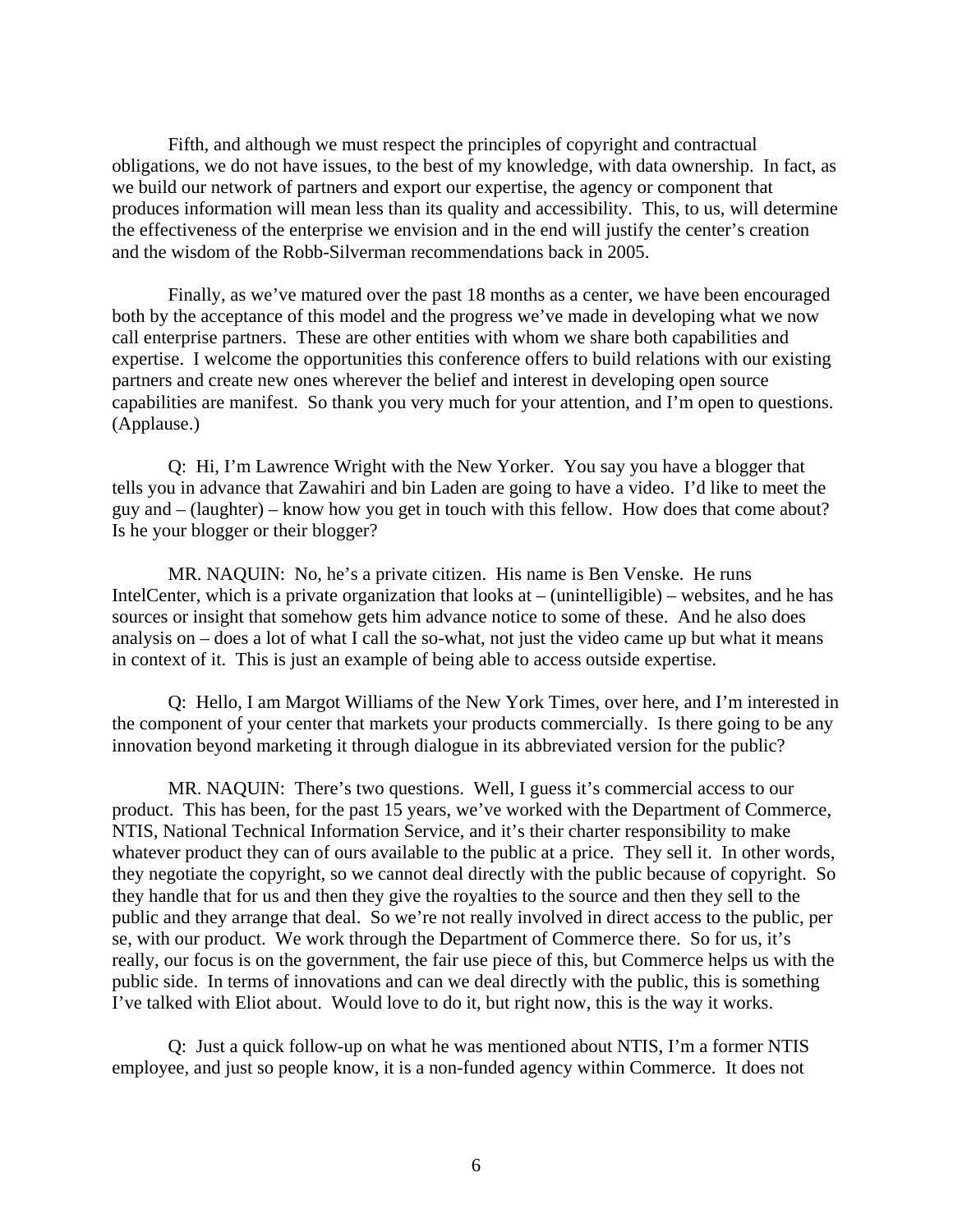receive a budget from Congress. It does through the sales of the database and through various products, as he was mentioning.

MR. NAQUIN: So I told the truth, right? (Laughter.) Okay. I've never got away with this few questions before, so it must be –

Q: Hi. In the back, straight back.

MR. NAQUIN: Oh, light's in my eyes. That's okay.

Q: I am Ben Venske from IntelCenter.

MR. NAQUIN: Oh! (Laughter.)

Q: That guy. (Applause.) For better or worse. The question I had is, as the user base continues to grow for opensource.gov and other outlets that you have, and you have providers like us and others that are providing proprietary content or copyrighted content, there's always that struggle with the licensing issues. As your user base continues to grow, other people want you to provide these other sources. There's obviously an increased cost that comes with that. Are you seeing the kind of funding appropriations that you need in order to be able to support, instead of having stovepipes throughout the community where everyone's buying individually, you're able to provide a broader audience and address the issues there?

MR. NAQUIN: The answer is yes to both, we have funding for a particular category of acquisition, and we work with it, whatever that level is. So then the real question, though, is the process that we need to put in place. We have one now, which is we negotiate, then, based on licensing. We pay the vendors a certain amount of money, and in return, we have to respect the license, which is within the intelligence community or if we pay for more use outside the intelligence community, et cetera.

But I think where we want to move in the future is a consortium model more along the lines of what many libraries do in the country, in terms of how they guarantee a certain yearly acquisition of data or services, if you will, and then look at a consortium model to go over and above that. But I would say, if I had to pick one of my top three or four things that I won't say keep me awake at night but that I think that we can use to our advantage as a community center, that would be one of them. We are doing it today, and I think we're doing okay, but I think we could do it more effectively and efficiently. It's a model, though, that even some of the vendors aren't used to because they work by organization. What we'd like to do is work more by things like seats or concurrent usages, and that's a model that we're all going to have to move to at the same time. Okay.

Q: Good afternoon. Paul Cezana (ph), gov.com Incorporated. As a private sector company that develops tools and product for a couple of components of the intelligence community, after this conference closes, is there a best point of contact to try to present some of our product and tools to a broader spectrum of the intelligence community?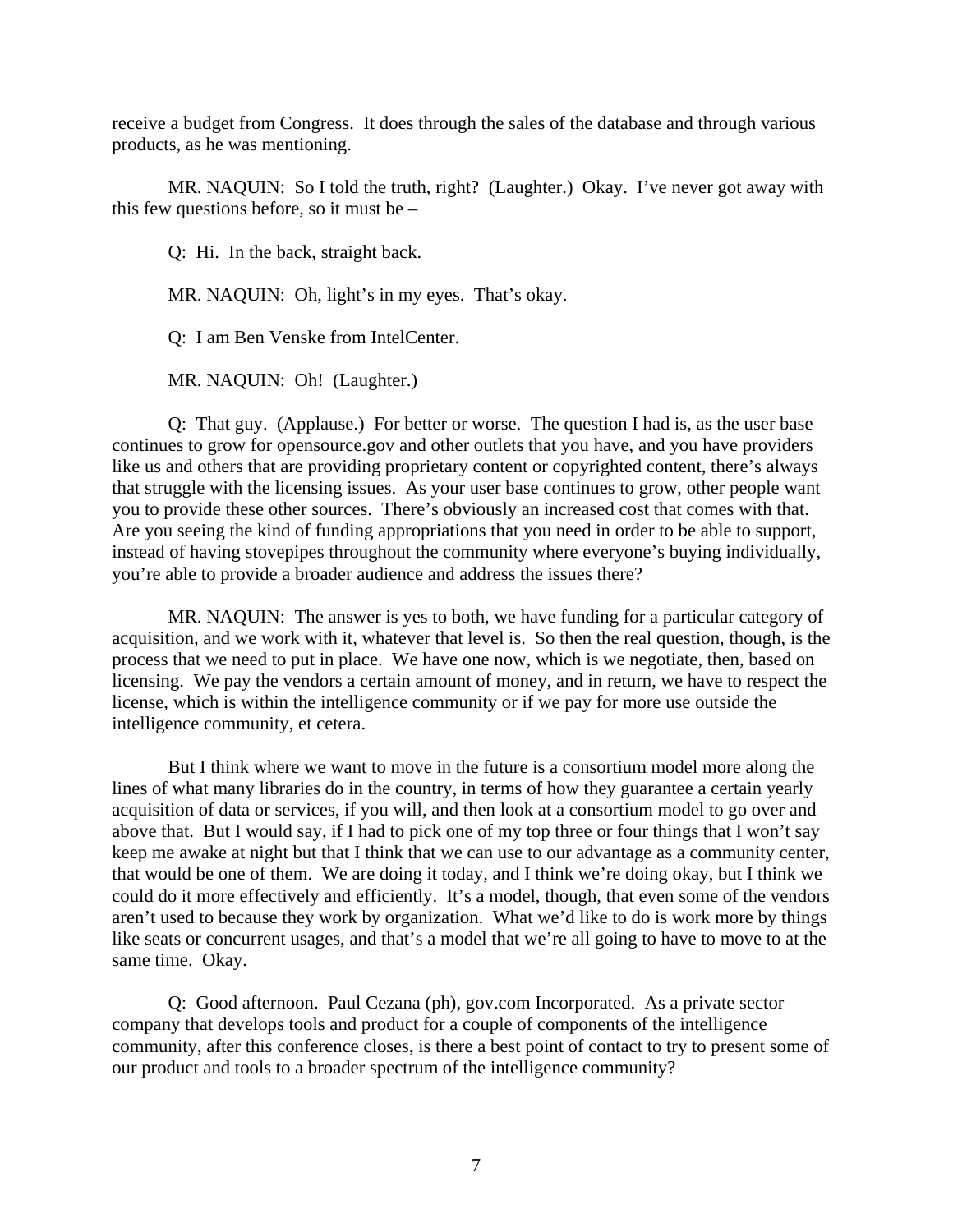MR. NAQUIN: Well, if you're talking about IT and in general in terms of the intelligence community, I would work through one of the CIO offices, either the DNI CIO or whatever agency you want to market your product to. From an open source standpoint, you can work through Eliot's office, or we have a technical, an IT organization within OSC that holds, I think, a semi-annual technology day where people come and they present their tools or their ideas for technical enhancements. It's the best answer I can give you at this point. It really depends what your focus in and what part of the market you're trying to get into.

Q: Neal Robinson, DeticaDFI. One of the things that I've heard over the years is that most intelligence agencies are evaluated on the basis of the relative contribution of their particular discipline to finished intelligence. I was wondering if you could talk about how you measure the relative contribution of open source information to those finished products, and is that a challenge?

MR. NAQUIN: It is, but it's not impossible, and as I tell our folks, there's no such thing as a perfect measure, but it's like a dashboard on a car. If your gas gauge is pointing to E, you know you're out of gas. You might not know why you're out of gas, but we spend a lot of time with metrics. We use measures such as we have access into what actually has been used, some of the analysis that we do at the policy maker level, at other levels. We look at accesses via our website, what's getting accessed a lot, which pages are popular, which are kind of not. We're constantly reevaluating based on kind of this quantitative data that we have. We use as a measure how much information we're making available to the entire community so the number of organizations that host information on our site or the number of folks that we can bring into our network of expertise as a measure of success.

So several different customer levels we need to be worried about, one, the policy maker side, but because, as Ms. Townsend said, our customer base goes literally from the White House to local law enforcement, we look at several different ways that we measure impact. We look at customer segments and we looked at macro levels. We have certain things that people expect us to meet in terms of benchmarks, the output of analysis, output of translations, so we keep track of those as well, and we create, quarterly, a dashboard that kind of gives us a picture of where we are based on what we said we were going to do.

Q: Hi, Sean Costigan, Center for Security Studies, ETH Zurich. Just a question about how you choose international partners and if you can tell us a little bit more about who your international partners are.

MR. NAQUIN: Well – Chris, you don't mind if I mention you, do you? Our longest and probably most, our biggest, best, whatever adjective you want to use, international partner is the BBC monitoring service. They are so integrated that their products, they cover a third of the world, maybe a little bit more for us, and if something comes out of Moscow, it's done by BBC, but it will carry OSC brand. If it comes out of another part of the world, say Latin America, it'll go to BBC's customers with a BBC brand but it was done by OSC. So it's a truly integrated partnership. Now that's 65 years old, that partnership. It's older than I am.